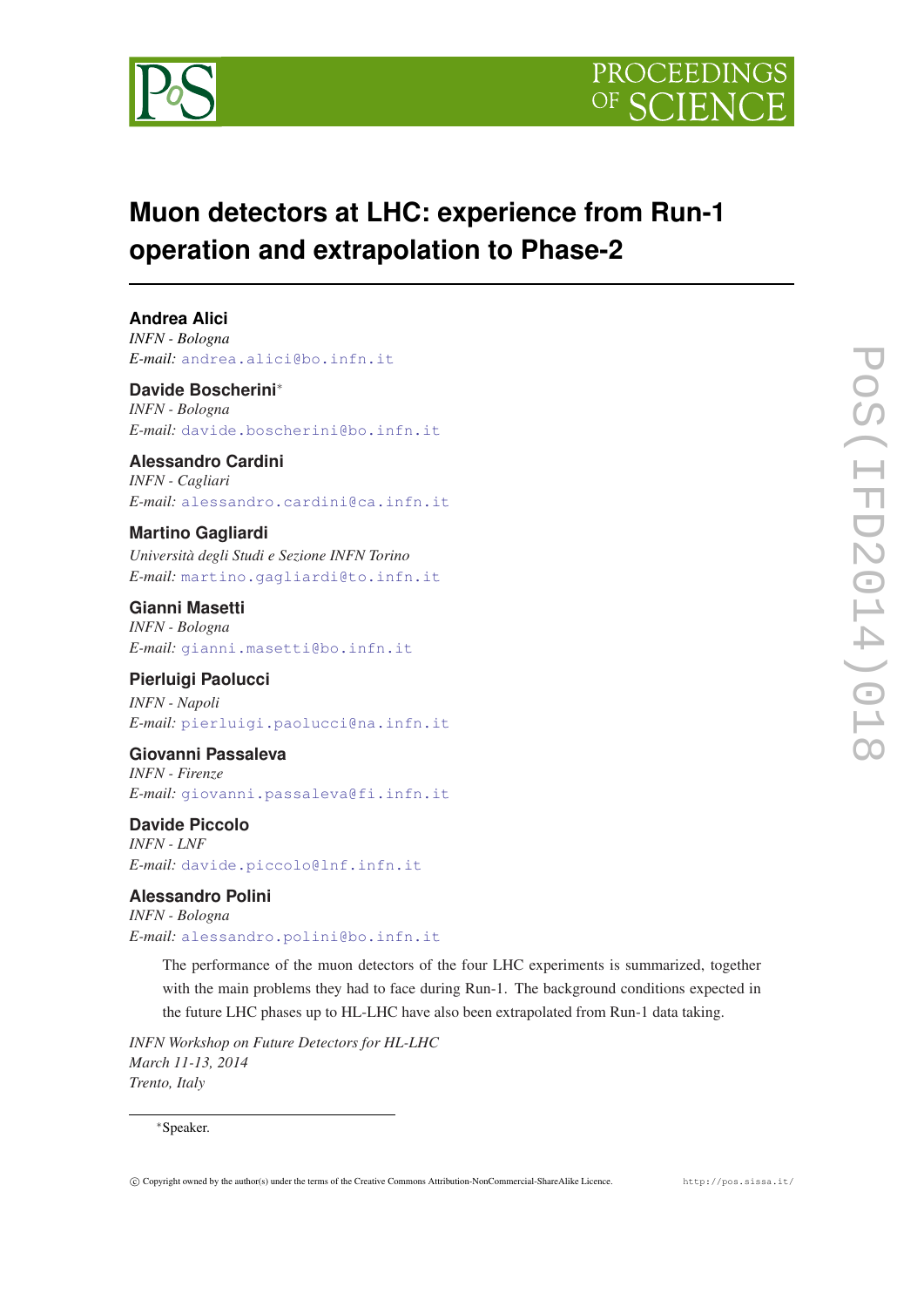#### 1. Muon detectors at LHC

The INFN involvement in the muon detectors at LHC is vast, being present with more than one detector in each of the four experiments. Table 1 summarizes the Italian contributions to the muon systems together with some details about the realized detectors.

| <b>ATLAS</b> |                                                        | <b>CMS</b>     |                                                           | <b>LHCb</b> |                                        | <b>ALICE</b>    |                                                         |
|--------------|--------------------------------------------------------|----------------|-----------------------------------------------------------|-------------|----------------------------------------|-----------------|---------------------------------------------------------|
| <b>RPC</b>   | $ \eta $ < 1.05<br>$3650 \text{ m}^2$<br>370k channels | <b>RPC</b>     | $ \eta $ < 1.6<br>$3000 \text{ m}^2$<br>300k channels     | <b>MWPC</b> | $435 \text{ m}^2$<br>122k channels     | <b>RPC</b>      | $2.5 < \eta < 4$<br>144 $m2$<br>21k channels            |
| <b>MDT</b>   | $ \eta $ $<$ 2.7<br>5520 $m2$<br>350k channels         | DT             | $ \eta $ $\lt$ 1.2<br>$1600 \text{ m}^2$<br>170k channels | <b>GEM</b>  | $0.6 \; \mathrm{m}^2$<br>2.3k channels | <b>CPC</b>      | $2.5 < \eta < 4$<br>$120 \text{ m}^2$<br>1000k channels |
|              |                                                        |                |                                                           |             |                                        | <b>MRPC-ToF</b> | $ \eta $ < 0.9<br>$141 \text{ m}^2$<br>153k channels    |
| From 2020    |                                                        |                |                                                           |             |                                        |                 |                                                         |
| $\mu$ Mega   | $1.3 <  \eta  < 2.4$                                   | <b>GEM/RPC</b> | $1.5 <  \eta  < 2.2$                                      |             |                                        |                 |                                                         |

Table 1: *Muon detectors in the LHC experiments with INFN involvement. The MRPCs used in the ALICE time-of-flight system are included because of interest in this technology for the muon upgrade. The already planned upgrades for the data taking starting in 2020 are also reported in the last row.*

#### 2. Experience from Run-1: performance and problems

#### 2.1 CMS-RPC

The CMS RPC system has been operated with an efficiency of about 95% at the end of 2012. The implementation of the automatic correction of the HV working point for variations of pressure and temperature has played a fundamental role in stabilizing the performance. Three HV scans, carried out in 2011-2012, have shown a remarkable stability of the working conditions by com-paring the HV value at 50% efficiency with the HV value at the working point (see fig. 1) [\[1\]](#page-6-0).



Figure 1: HV scans for the CMS RPCs.

The number of dead channels was also kept well under control in the range 2.0-2.5% all over Run-1. The main reasons for dead channels can be summarized as due to noise, electronics problems or HV/LV failures. The failures can be ascribed to chambers with HV off for 1.3%, chambers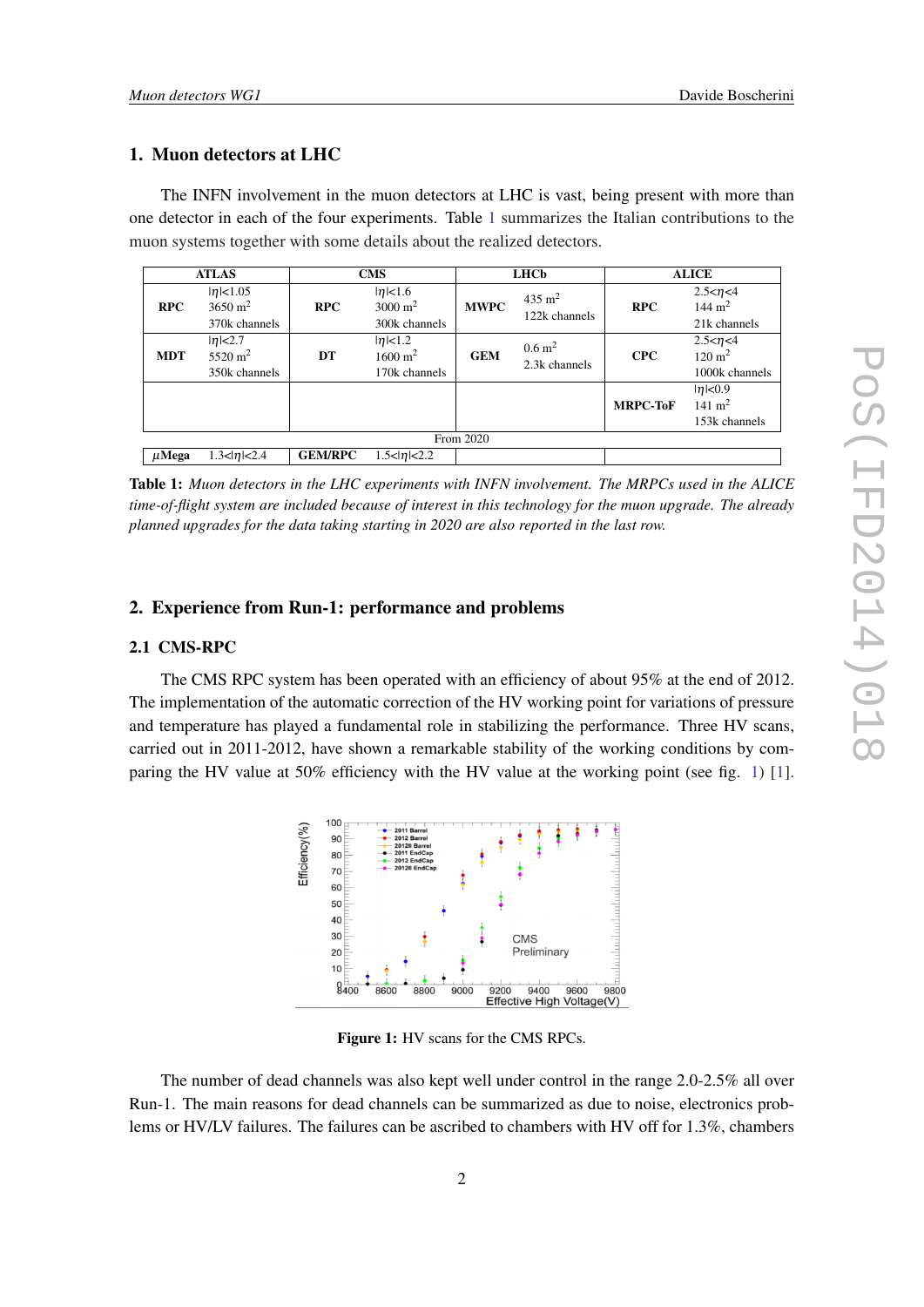operated in single gap mode (instead of double gap mode) for 4.6%, problems wiht the voltage distribution of the discrimitaion thresholds for about 1%. Most of the above problems have been fixed during the last long shutdown (LS1). Concerning the gas distribution, leaks caused by fragility in the pipe connections have affected about 0.4% of the chambers, half of them addressed in LS1.

#### 2.2 CMS-DT

The CMS Drift Tubes have been operated with 98.5% of active channels at the end of 2012 and a trigger efficiency per chamber of about 93.7% (fig. 2) [\[2\]](#page-6-0). Most of the dead channels has



Figure 2: Trigger efficiency distribution (per chamber) for the CMS DTs.

been recovered during LS1. No aging effects have been observed up to the end of Run-1.

#### 2.3 ATLAS-MDT

The ATLAS Monitored Drift Tubes had quite a successfull data taking with an active fraction of readout channels above 99.5% and a good data quality fraction of 99.6%. The spatial resolution was also very similar to the expectations (see fig. 3) [[3](#page-6-0)].



Figure 3: Spatial resolution of the ATLAS MDTs as measured in 2011 for the different station types and compared to the test-beam results.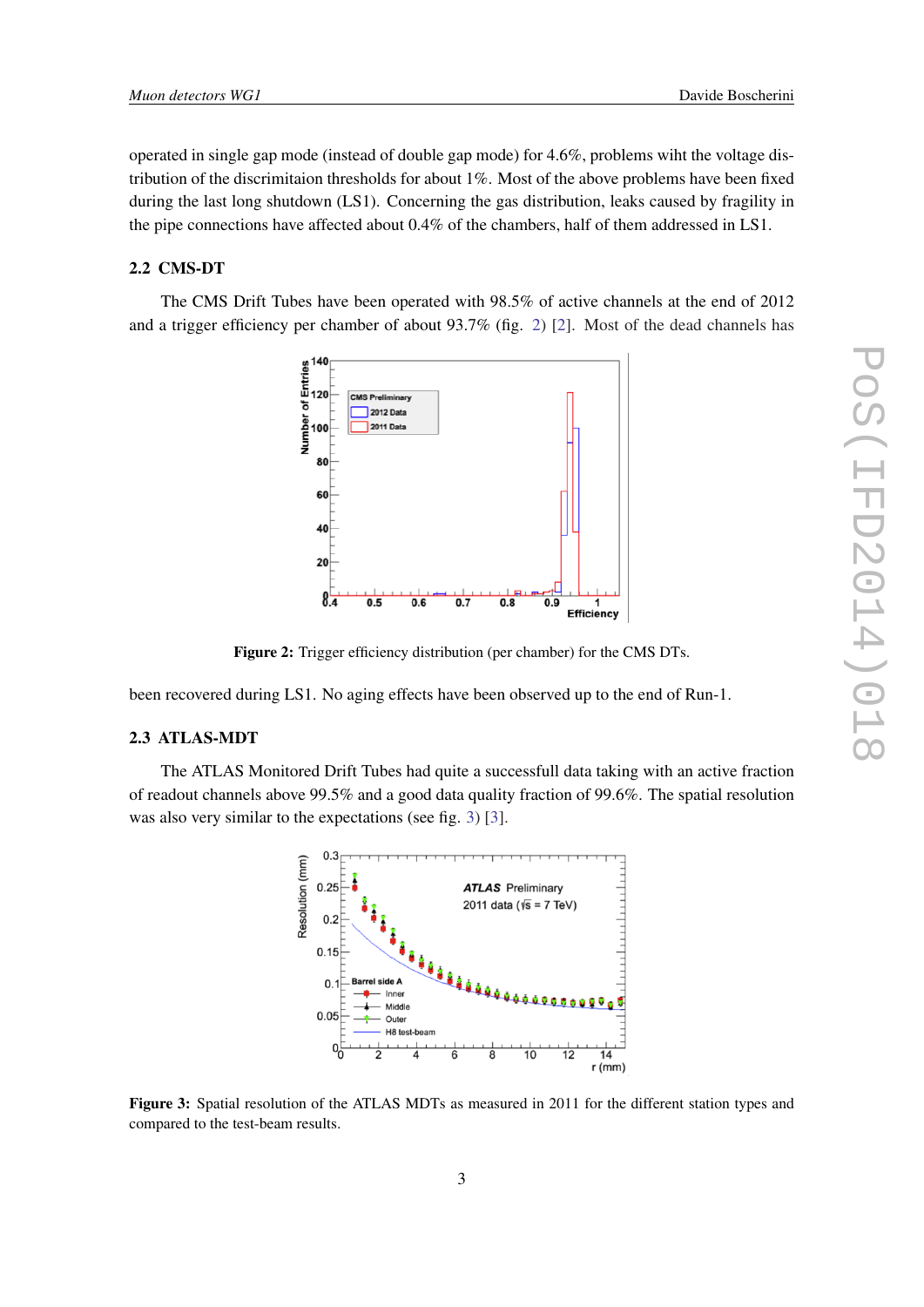The main problems faced in Run-1 were the gas leaks due to cracks in the jumpers (connection between tubes) periodically repaired in the shutdowns, with no effect on performance, and an unexpected saturation of the TDC buffers on the chambers with higher rates (endcap inner chambers at small radii). The latter issue caused up to 2.5% efficiency loss in the affected chambers and was likely originated from trigger bursts. A few fixes have been proposed and tested during LS1 (data size reduction, buffer clearings, ...).

#### 2.4 ATLAS-RPC

The ATLAS RPC system, the only muon trigger source in the barrel region, has been success-fully operated during Run-1, with a trigger efficiency reaching the acceptance value (see fig. 4) [\[4\]](#page-6-0). The active readout fraction was about 97%, with a good data quality fraction of 99.8%.



Figure 4: Efficiency of the three levels of the ATLAS single muon barrel trigger seeded by the RPCs.

The main issues have been the gas leaks due to cracks in the gas nozzles in about 4% of the gas volumes and weak grounding connections in about 6% of the readout panels which required an enhancement of the Faraday cage of the affected chambers. At the end of 2012, 2.5% of the gas volumes were not operated mainly due to gas leaks.

#### 2.5 ALICE-RPC

The ALICE muon trigger system, based on bakelite RPCs, have been operated in stable conditions with an efficiency above  $95\%$  $95\%$  $95\%$  (fig. 5) [\[5\]](#page-7-0). The main issues observed in Run-1 have been an important increase of the dark current on a few chambers not correlated with the integrated charge, and a few problems with the gas tightness due to mechanical stress on in/outlets.

#### 2.6 ALICE-MRPC

The ALICE Time-of-flight system, based on multi-gap glass RPCs (MRPCs), has shown very good performance reaching a timing resolution of 80 ps (fig. [6\)](#page-4-0) [\[6\]](#page-7-0). It has been included in this study of muon detectors because of a possible interest for a future application in the CMS forward region to exploit its excellent timing for pile-up mitigation.

At the end of Run-1 about 1.6% of MRPCs were off because of HV connector failures. The LV power supplies will be upgraded in LS1 after having exhibited problems due to their operation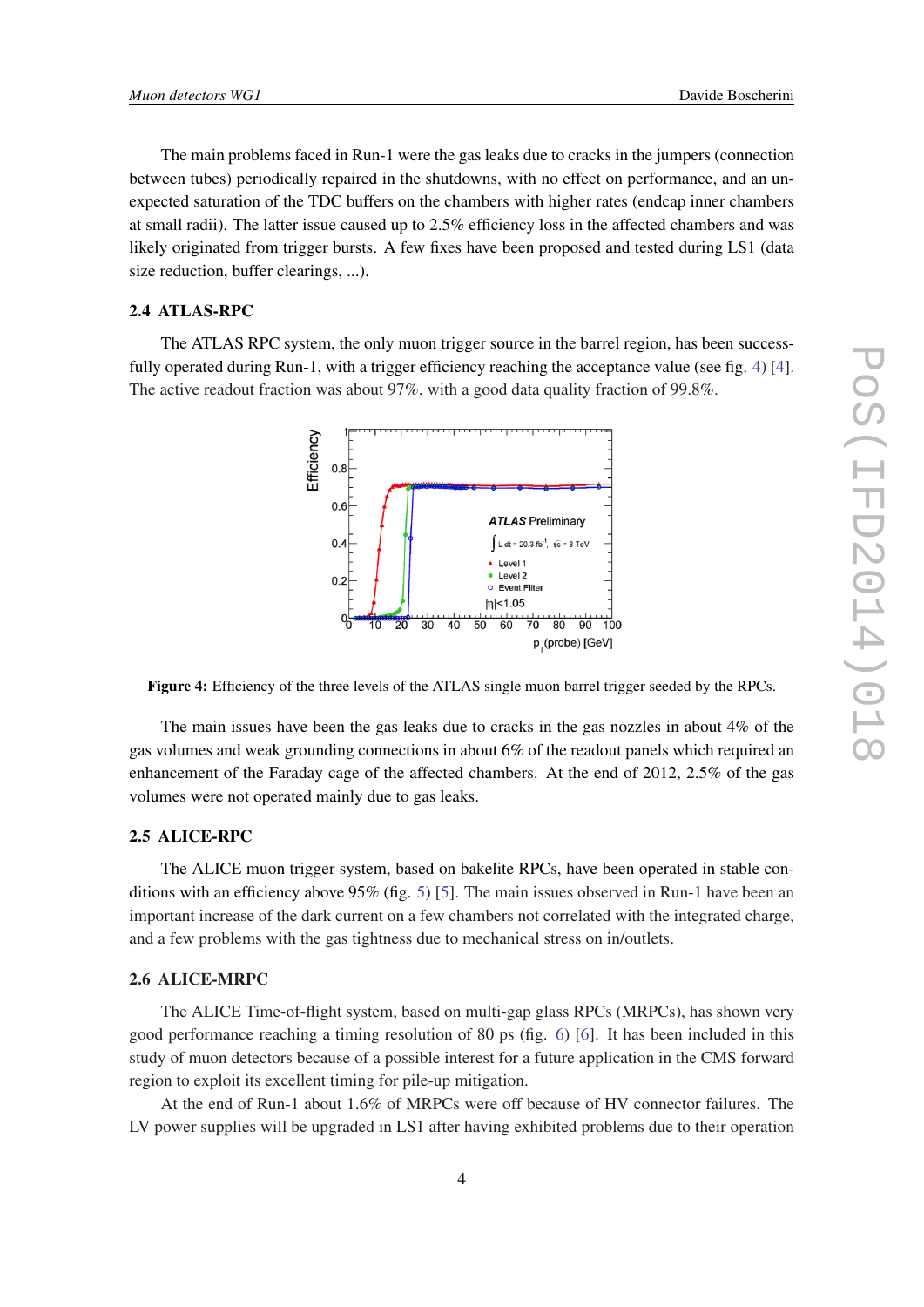<span id="page-4-0"></span>

Figure 5: Efficiency vs time for one of the four ALICE muon trigger stations.



Figure 6: Time resolution of the ALICE MRPCs used in the ToF system.

in magnetic field. A few percent of readout channels were also off because of broken or noisy electronics boards.

#### 2.7 LHCb-MWPC

The Multi-Wire-Proportional-Chambers have been operated with an efficiency above 99.3% without showing any gain variation (see fig. 7) [\[7\]](#page-7-0). The integrated charge has not exceeded 0.05



Figure 7: Gain variation vs time of an LHCb MWPC for the whole 2011 run period.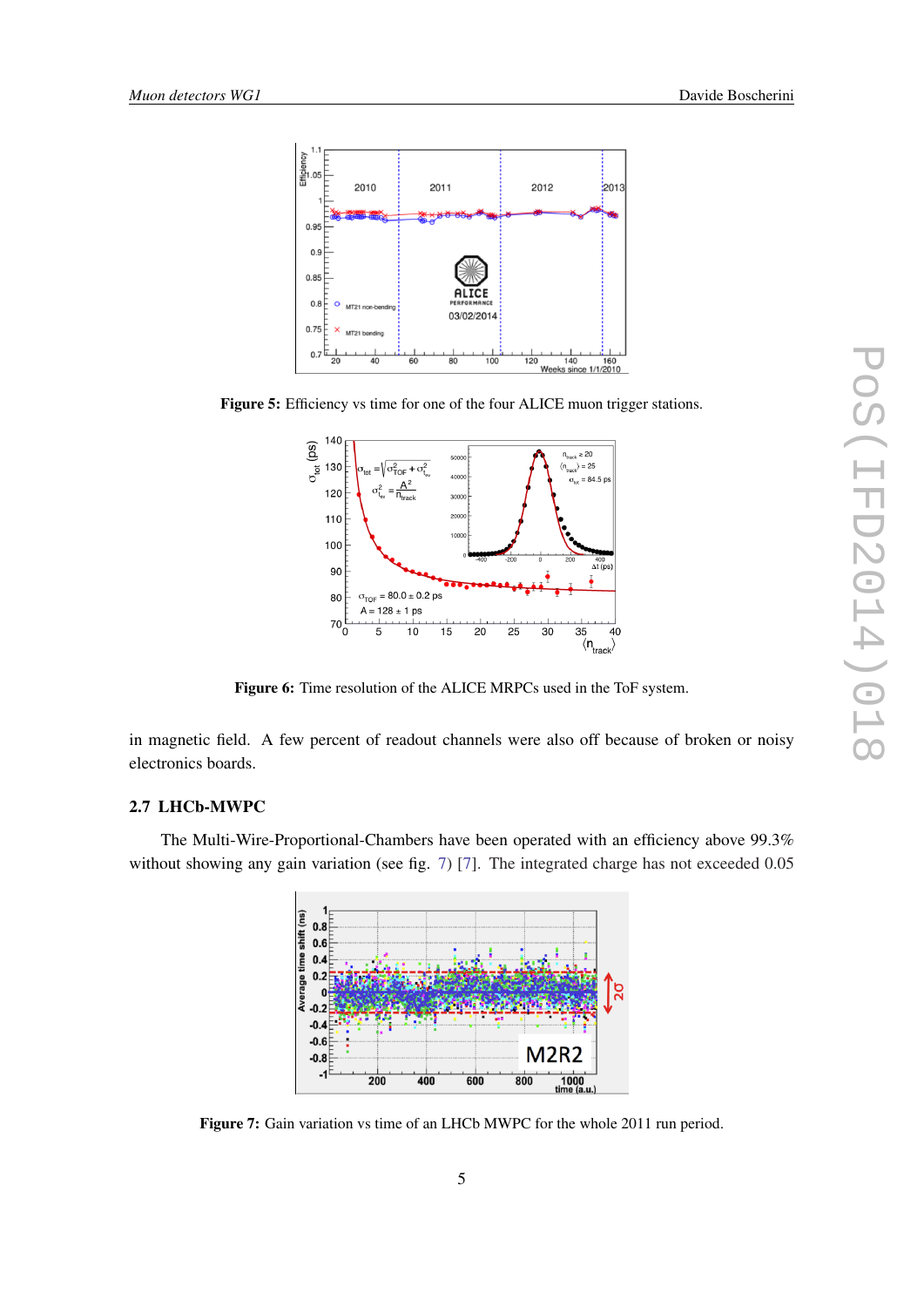C/cm/y (to be compared with the certification value of 0.4 C/cm) with a maximum current  $I_{max}=10$ nA/cm. No major issues were observed in Run-1 and a replacement rate of about 5 MWPCs/year is estimated.

#### 2.8 LHCb-GEM

The GEMs have been operated with an efficiency of about 98.7% (fig. 8) up to rates of 0.5 MHz/cm<sup>2</sup>, with a very good stability over the whole 2012 data taking. The integrated charge has not



Figure 8: Efficiency of an LHCb GEM chamber over the whole 2012 run period.

exceeded 0.05 C/cm<sup>2</sup>/y (to be compared with the certification value of 1.8 C/cm<sup>2</sup>) with a maximum average current <I*max*>=10 nA/cm<sup>2</sup> .

After experiencing a few shorts on the detectors, their stability has been improved by equalizing the gain among the three GEM foils with a large reduction of the observed sparks. A CF<sub>4</sub> pollution problem causing gain jumps in correspondence of the bottle change has been observed and reported to the CERN gas group for the required fix.

#### 3. Extrapolations up to HL-LHC

The background conditions experienced in Run-1 have been used to extrapolate the running conditions expected in the future LHC running phases up the HL-LHC. The estimates of rates and integrated charges are reported in table [2](#page-6-0) for ATLAS [\[8\]](#page-7-0)[[9](#page-7-0)] and CMS, table [3](#page-6-0) for ALICE [\[10](#page-7-0)], and table [4](#page-6-0) for LHCb.

#### 4. Conclusions

The muon systems currently used by the LHC experiments have excellently performed during Run-1. The extrapolations from Run-1 to the HL-LHC running conditions indicate that most of the adopted technologies will be able to face the severe background conditions expected in the next years.

However, the RPC aging will exceed the certified values in ATLAS and CMS, whilst in ALICE the upgrade of the front-end-electronics will allow to operate them up to the end of Phase-2. For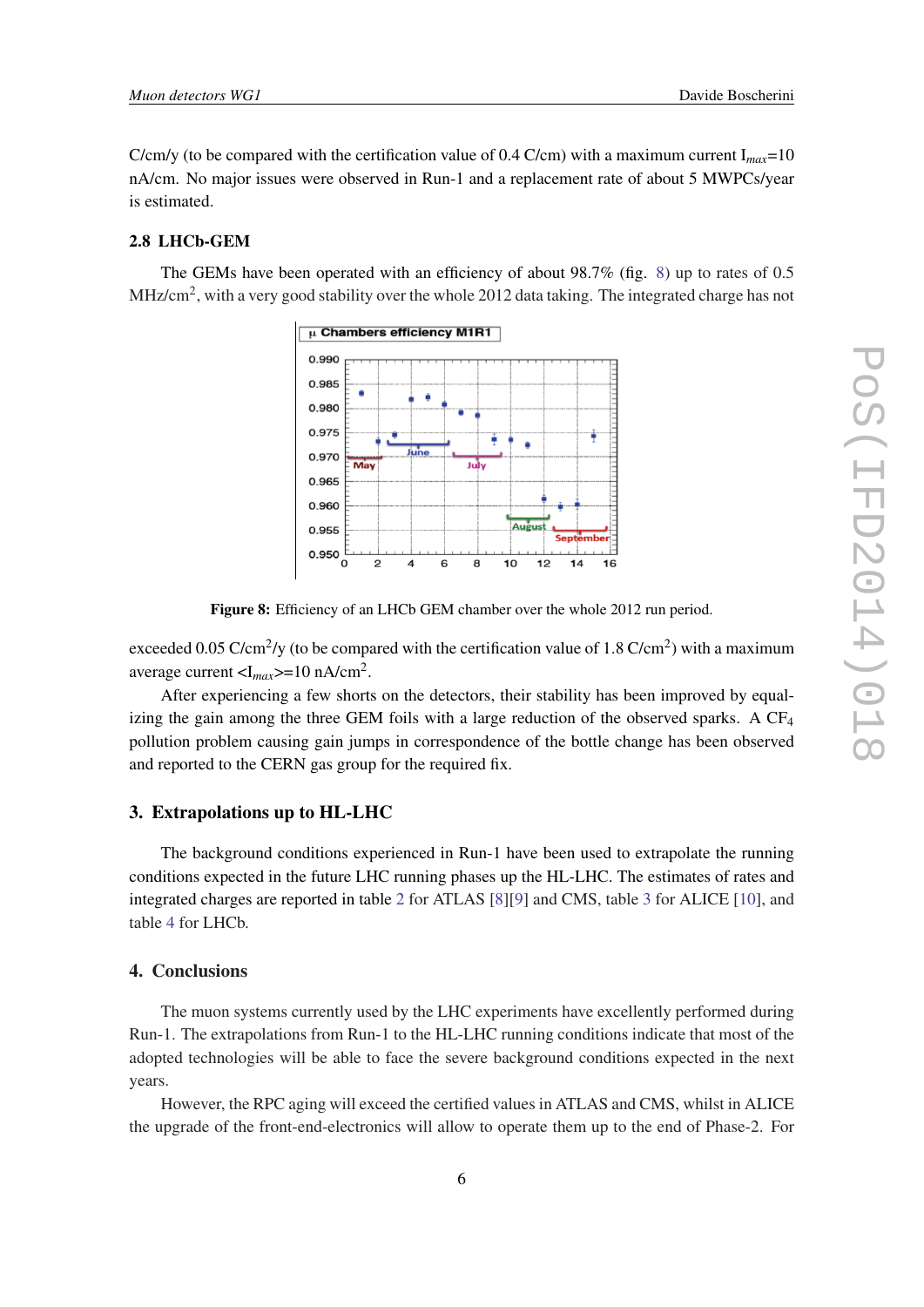<span id="page-6-0"></span>

|                                                                           | <b>ATLAS</b>           |                       | <b>CMS</b>             |                       |
|---------------------------------------------------------------------------|------------------------|-----------------------|------------------------|-----------------------|
| Extrapolation @                                                           | <b>RPC</b> (barrel)    | <b>MDT</b> (excl. SW) | $RPC$ (endcap)         | DТ                    |
| $\mathcal{L}_{inst}$ =3.10 <sup>34</sup> cm <sup>-2</sup> s <sup>-1</sup> | $120 \text{ Hz/cm}^2$  |                       | $180 \text{ Hz/cm}^2$  | $25 \text{ Hz/cm}^2$  |
| $\int \mathcal{L}(t) dt = 500$ fb <sup>-1</sup>                           | $60 \text{ mC/cm}^2$   |                       | $67 \text{ mC/cm}^2$   |                       |
| $\mathcal{L}_{inst} = 7.10^{34} \text{cm}^{-2}\text{s}^{-1}$              | 280 Hz/cm <sup>2</sup> | 140 kHz/tube          | 390 $Hz/cm2$           | 55 Hz/cm <sup>2</sup> |
| $\int \mathcal{L}(t) dt = 3000$ fb <sup>-1</sup>                          | $360 \text{ mC/cm}^2$  |                       | 495 mC/cm <sup>2</sup> |                       |
| Detector certified for                                                    | $300 \text{ mC/cm}^2$  |                       | $100 \text{ mC/cm}^2$  |                       |

Table 2: *Extrapolated rates and integrated charges for the most exposed regions of the ATLAS and CMS muon detectors, in the phase-1 and phase-2 expected scenarios.*

|                                                                                | <b>ALICE</b>                              |                           |
|--------------------------------------------------------------------------------|-------------------------------------------|---------------------------|
| Extrapolation @                                                                | <b>RPC</b>                                | <b>MRPC</b>               |
| Pb-Pb at $\mathcal{L}_{inst} = 6.5 \cdot 10^{27} \text{cm}^{-2} \text{s}^{-1}$ | 55 Hz/cm <sup>2</sup>                     | 105 $Hz/cm2$              |
| p-p at $\mathcal{L}_{inst}$ =10 <sup>31</sup> cm <sup>-2</sup> s <sup>-1</sup> | 15 Hz/cm <sup>2</sup>                     | $26$ Hz/cm <sup>2</sup>   |
| End of Phase-1                                                                 | 290 Mhits/ $cm2$                          | $1.9$ mC/cm <sup>2</sup>  |
| End of Phase-2                                                                 | 500 Mhits/cm <sup>2</sup>                 | $2.8 \text{ mC/cm}^2$     |
| Detector certified for                                                         | $\sim$ 500 Mhits/cm <sup>2</sup> (without | $\sim 10 \text{ mC/cm}^2$ |
|                                                                                | FEE upgrade)                              |                           |

Table 3: *Extrapolated rates for the most exposed regions of the ALICE muon and time-of-flight detectors, in the phase-1 and phase-2 expected scenarios.*

|                                                                           | LHCb            |                                |  |  |
|---------------------------------------------------------------------------|-----------------|--------------------------------|--|--|
| Extrapolation @                                                           | <b>MWPC</b>     | <b>GEM</b>                     |  |  |
| $\mathcal{L}_{inst}$ =4.10 <sup>32</sup> cm <sup>-2</sup> s <sup>-1</sup> | $0.05$ C/cm/y   | $0.05$ C/cm <sup>2</sup> /y    |  |  |
| $\mathcal{L}_{inst}$ =2.10 <sup>33</sup> cm <sup>-2</sup> s <sup>-1</sup> | $0.20$ C/cm/y   | $0.25 \text{ C/cm}^2/\text{V}$ |  |  |
| Detector certified for                                                    | $\sim 0.4$ C/cm | $\sim$ 1.8 C/cm <sup>2</sup>   |  |  |

Table 4: *Integrated charges for the most exposed regions of the LHCb muon detectors, extrapolated at the phase-1 and phase-2 expected scenarios.*

ATLAS and CMS, further irradiation tests are envisaged, together with a strategy for operating the current RPC systems in safer conditions.

The MWPCs in LHCb will also exceed the certified aging values; a possible replacement with GEMs is being considered.

#### **References**

- [1] CMS Collaboration, *The performance of the CMS muon detector in proton-proton collisions at sqrt(s)*  $= 7$  TeV at the LHC, 2013, JINST 8 P11002, http://inspirehep.net/record/1240504
- [2] CMS Collaboration, *Muon DPG (DT/CSC/RPC) Approved Results*, https://twiki.cern.ch/twiki/bin/view/CMSPublic/MuonDPGResults
- [3] Iodice M., Pontecorvo L. for the ATLAS Collaboration, *MDT resolution plots*, 2011, ATLAS-PLOT-MUON-2011-006, http://atlas.web.cern.ch/Atlas/GROUPS/MUON/PLOTS/ATLAS-PLOT-MUON-2011-006/
- [4] ATLAS Collaboration, *Performance of the ATLAS muon trigger in pp collisions at* <sup>√</sup> *s=8 TeV*, 2014, arXiv:1408.3179